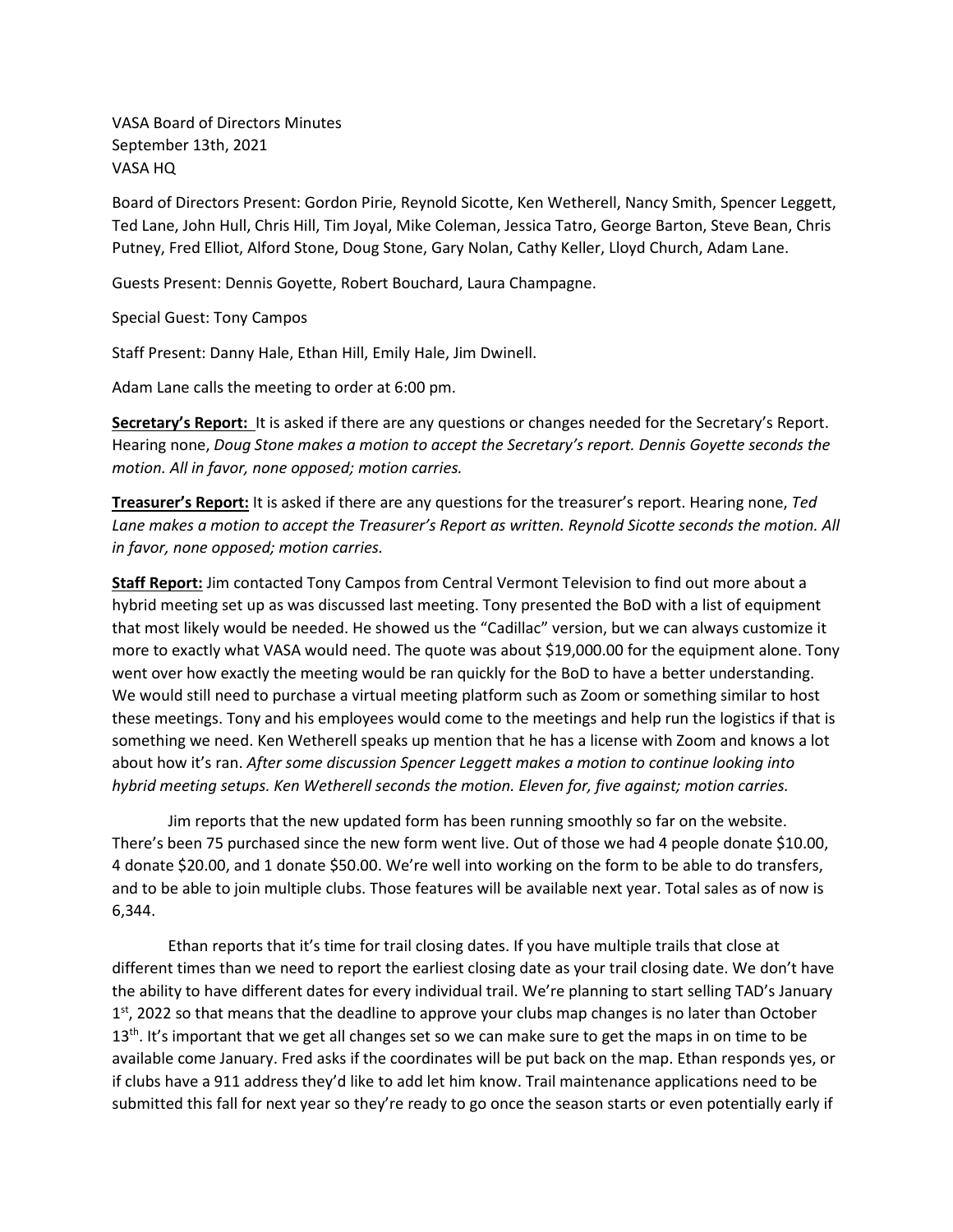we have a decent spring. We're still looking for a Senior Trail Technician. Mike Coleman asks if they need to get permission from the select boards for class 4 roads. Ethan replies, yes so that it's all squared away for the paper map.

Danny reports that we need to update our policies. They haven't been updated in a very long time. We would like to get a committee together to go over the policies and bring the updated and refreshed policies to the BoD to be approved. Cathy Keller, Jessica Tatro, Chris Putney, and Spencer Leggett volunteered to join this committee. Danny presents the updated VASA By-Laws for approval that were sent out last month. There were very minor changes, and they were mostly grammar changes. *Reynold Sicotte makes a motion to accept the By-Laws. Ted Lane seconds the motion. All in favor, none opposed; motion carries.*

We've yet to be invoiced by Fish and Wildlife patrols. We're used to it, and they're very short staffed. We've also spoke with the Bennington County Sheriff's Office. Up until now it's been up to their discretion to patrol when they waned. We've given them \$7,800.00 to date, with over 200 contacts and 100% compliance. We know there's plenty of activity down there that could be ticketed. We've asked them to stop doing patrols at their own leisure, and to make a plan with the local clubs to better target the problem areas.

In the packet was the preliminary drawings for the addition. We're moving forward with the office addition and moving the office space to the basement. We've contacted the bank about financing and there's no issue with that. Currently the mortgage on the building is \$75,000. We need to vote on whether or not to move this project forward. John Hull asks, how long do we anticipate that amount of addition lasting before we grow out of it. Danny responds, forever. The shop area is plenty big, and the office space moving downstairs gives plenty of room for meeting space. *Tim Joyal makes a motion to move forward with the building addition. Fred Elliot seconds the motion. All in favor, none opposed; motion carries.*

The BoD decided that orange will be the Trail Access Decal color for 2022. Mileage reports are due by the first Monday of April, July, October, and January.

VAST has been looking at getting their own captive insurance company, basically self-insuring. They've hired a firm to do a feasibility study on a risk retention group which means they're not selfinsuring themselves but a group where they can add others into. They've asked all the trail organizations if they want to participate in a feasibility study to see if it will work. VASA is going to participate as we have nothing to lose in participating. Fred Elliot asks, what's different than what we carry for insurance now. Danny responds, ideally it would be cheaper, and we'd have more control.

There's a conference in Jay VT in October. The American Safety Institute which covers ATV safety would like to do a demo. They need five ATV's, not side by sides to borrow. If anyone knows anyone who would be willing to let them borrow then than let Danny know.

## **Old Business:** None.

**New Business:** Laura Champagne is wondering if it's possible to change the width from 64 inches to 70 inches wide. Many side by sides come factory bigger than 64 inches, and 70 inches would still keep the jeeps off the trails. Unfortunately, if we go to Montpelier and ask to change the width to larger we'll